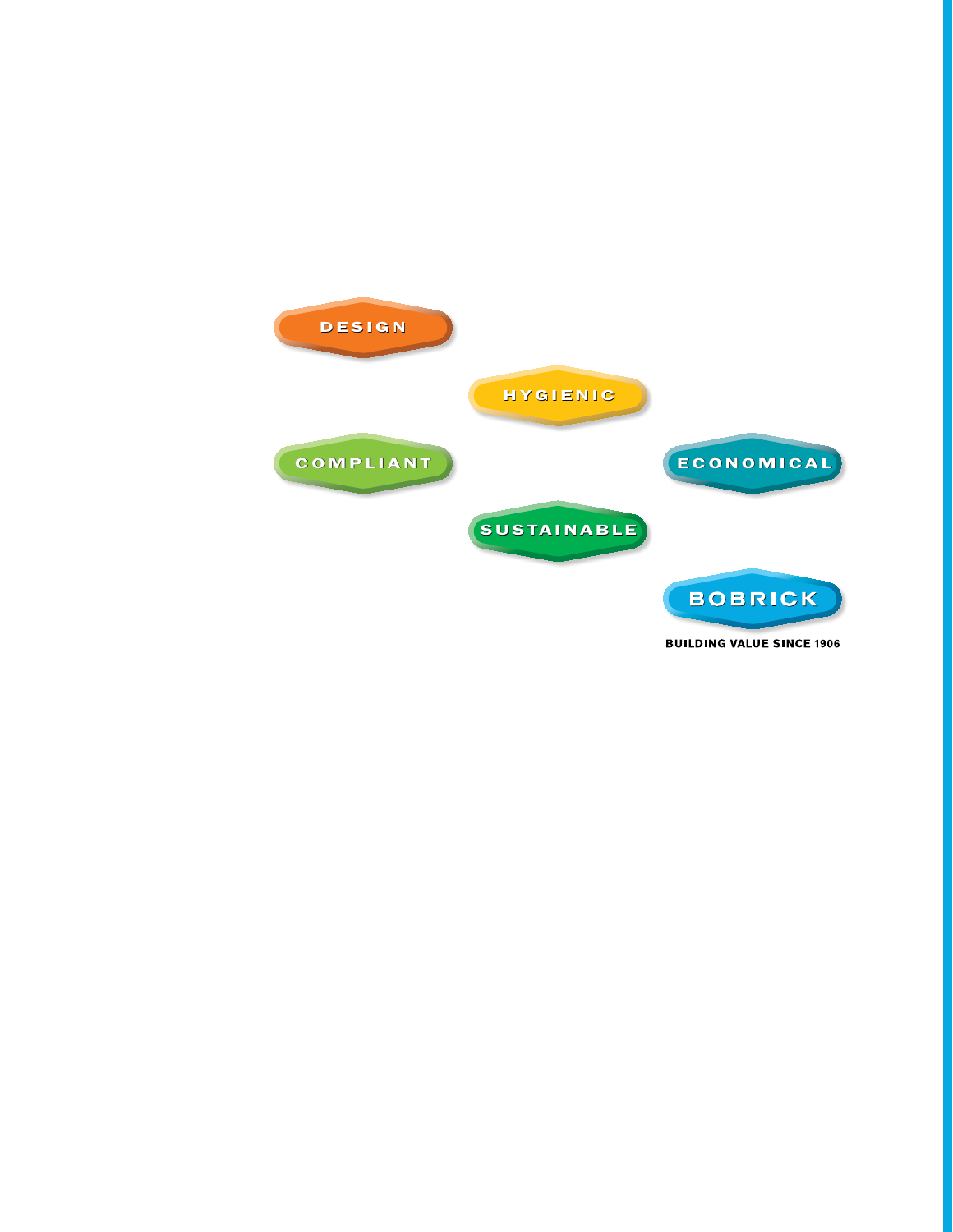## innovations IN RESTROOM ACCESSORIES

### sustainable GREEN



ONOMIC.

Environmental responsibility is a major consideration influencing product selection; a concept embraced by architects and their clients. Bobrick dispensers significantly reduce paper towel use and waste. Stainless steel models are fabricated of 50%-70% recycled material, as is the Koala Baby Changing Station frame. Many products comply with the US EPA Reduce & Reuse Conservation Resource Initiative; LEED contribution is available.

### economical cost containment

Operating budgets are reduced because Bobrick products dispense lowercost universal soap and towels as opposed to higher-priced proprietary consumables. Accessories are less expensive to maintain in terms of labor and materials, and require less frequent replacement. Restrooms are subject to impact from moderate wear and tear to rampant vandalism. Bobrick lowers capital renovation expense with durable, vandal-resistant restroom accessories.

### compliant UNIVERSAL DESIGN



A major accessibility factor for ADA compliance is minimizing restroom accessory projection from the wall. Bobrick offers three Series with all models designed for recessed installation, meeting the Protruding Objects standard of the ADA and their Accessibility Guidelines. Additional new products, such as the dryers and vendors, provide new compliant choices for the specifier. Bobrick products meet ADA-ABA, ICC/ANSI, ASTM and EN Codes.

## hygienic TOUCH FREE



Limiting cross contamination in public restrooms is a major concern. Many Bobrick restroom accessories prevent human tactile interaction or limit contact to the consumable as in paper towels. Bacteria inhibition is achieved with built-in materials such as the exclusive use of Microban® Antimicrobial Product Protection on all Koala Baby Changing Stations. And Bobrick's new universal roll towel dispensers are touch-free and fully automatic.

# design consistency



Consistency is one of the guiding principles of design excellence. Bobrick's three Series of restroom accessories provide styling and finish consistency; most accessory exteriors are fabricated of #4 stain-finish stainless steel. With Bobrick's new lease-free, automatic universal towel dispensers, there is no reason to mix proprietary leased, non-matching plastic and brushed stainless dispensers. Or, be held captive to locked-in proprietary purchase contracts.

For demonstration videos for all new products presented in this brochure, please visit bobrick-koala.com.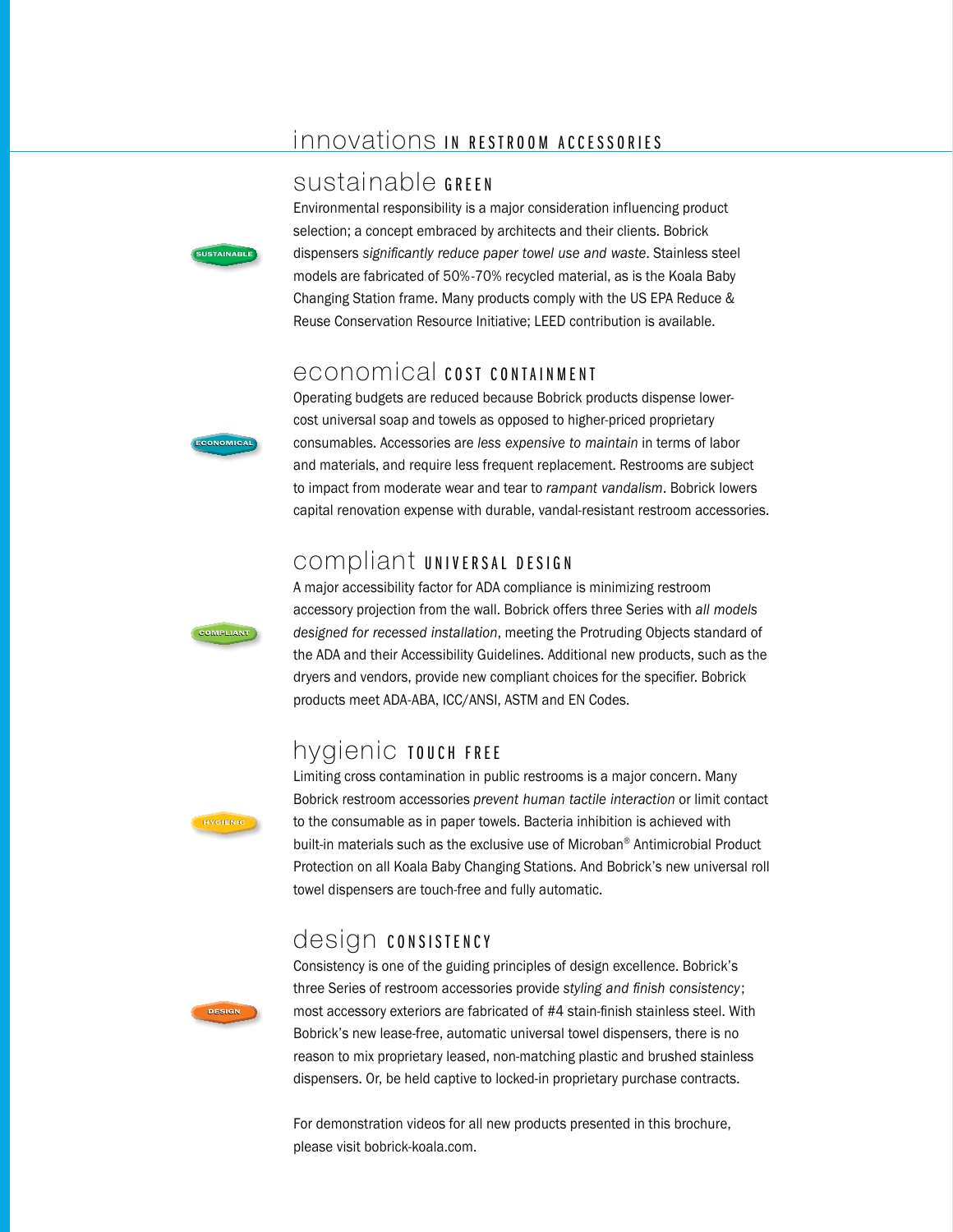

## Vendors NAPKIN | TAMPON

New ADA-compliant vendors are the only push-button models available. They operate with less than 5 pounds of force requiring no tight grasping, pinching or twisting of the wrist. Jam-resistant engineering: 25¢ and 50¢ single-coin slots, wrong coin and coin return by-pass mechanism for trouble-free operation, and empty indicators block coin slot after last product dispensed.







TrimLineSeries™



ConturaSeries<sup>®</sup>



ClassicSeries<sup>®</sup>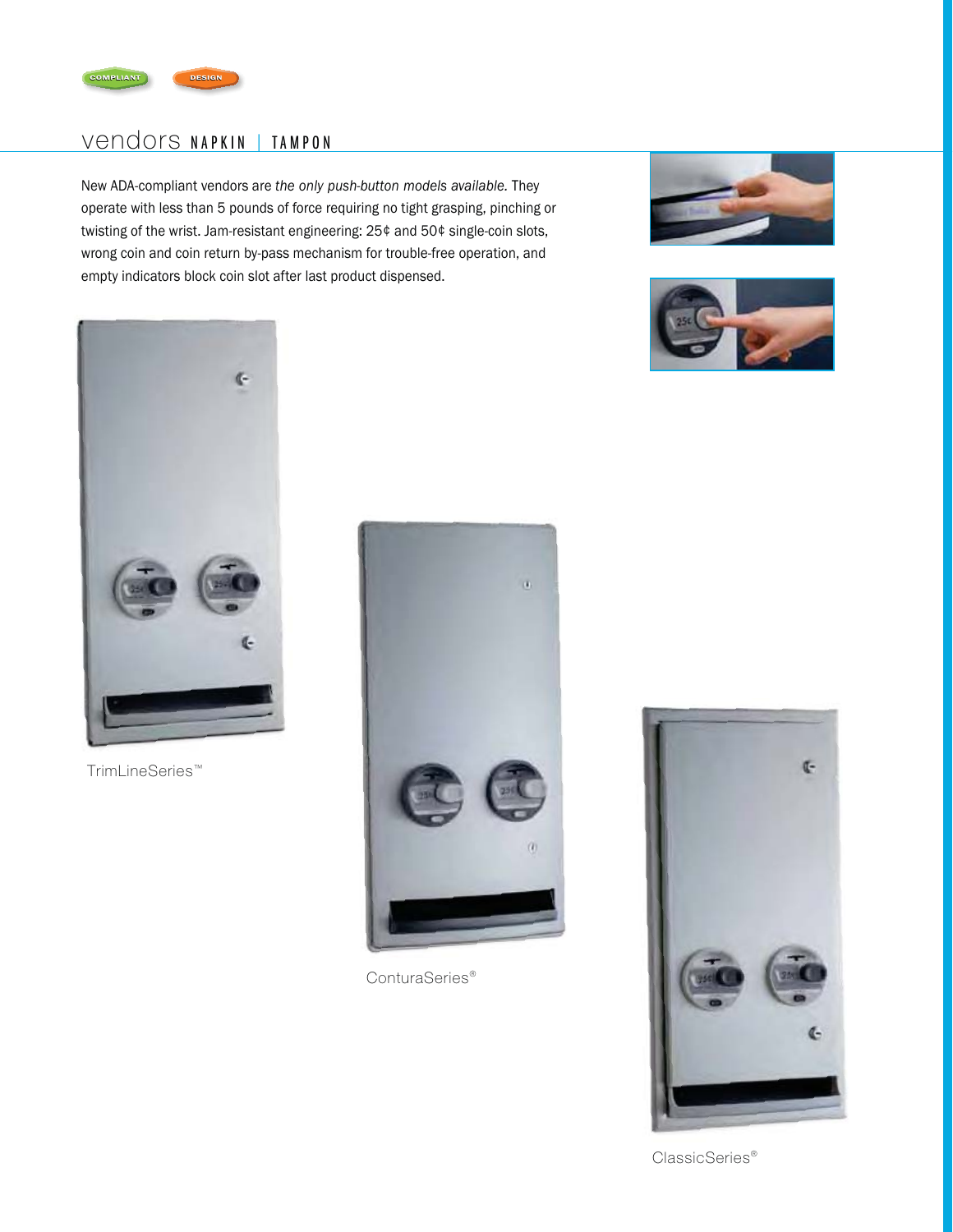

#### **SUSTAINA** HYGIENIC **NOMICA**

# ConturaSeries TOWEL DISPENSERS | WASTE RECEPTACLES

TowelMates dispense one towel at a time and are now a standard Contura feature eliminating multiple towel dispensing, and reducing paper usage and waste by 20% or more. LinerMates are also a standard Contura feature facilitating cost-efficient changeover of filled liners. The out-of-view installation of liners eliminates waste receptacle liner overhang.



TowelMate®



LinerMate®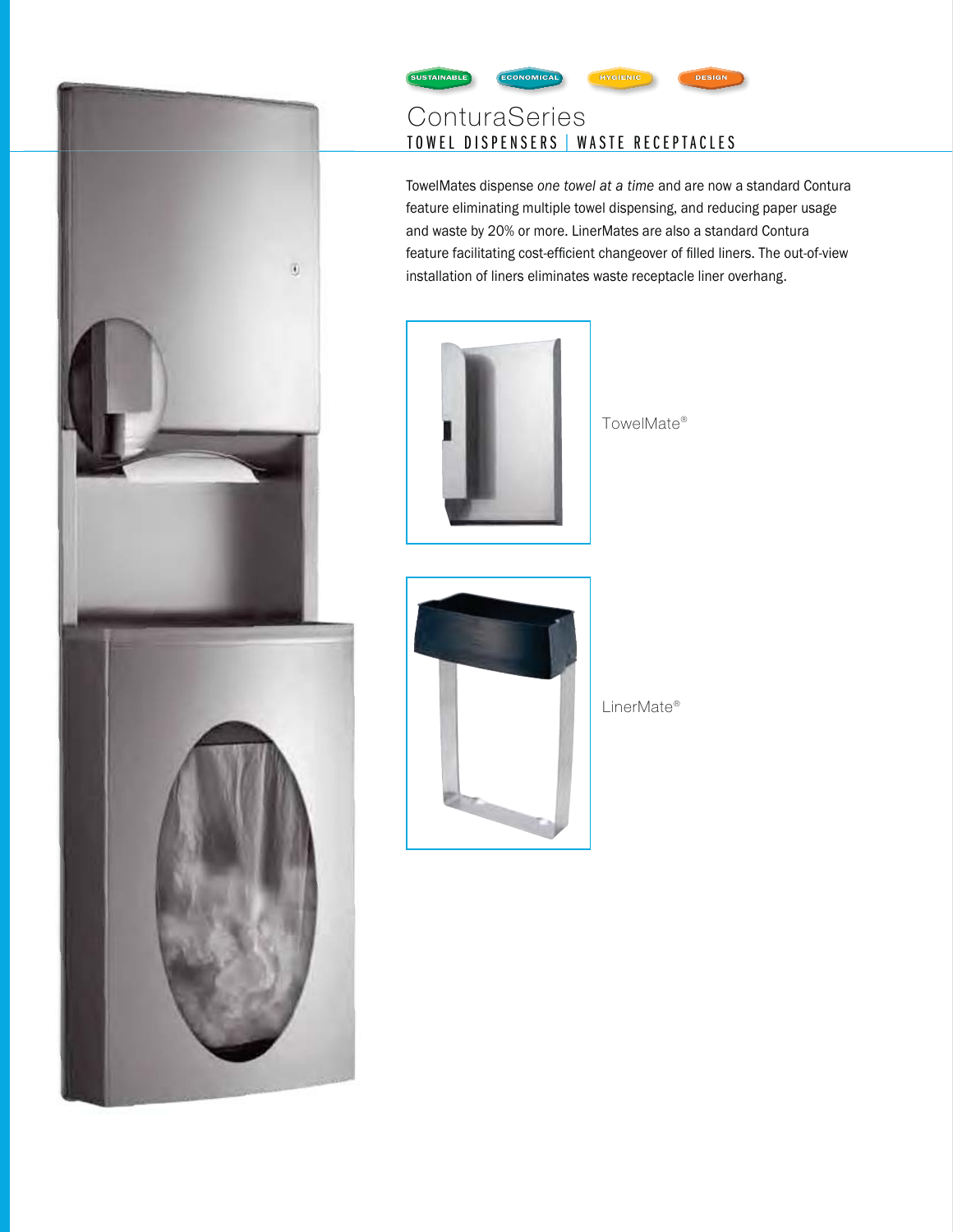

# TowelMate DISPENSER RETAINER ACCESSORY

The benefits of TowelMate are now available as a retrofit accessory on all Bobrick dispensers and most similar models of other manufacturers. Multiple towel dispensing and the resulting waste and clean-up are now a high-cost maintenance condition of the past. Bobrick's new TowelMate dispenses M and C-fold towels one at a time with usage and waste reduced by 20% or more.







# LinerMate LINER RETAINER ACCESSORY

LinerMate retrofit accessories are available for all Bobrick waste receptacles and similar models of other manufacturers. Liner changeover time is reduced, liners are fully utilized for zero waste and custodial time is minimized. And, the common unsightly practice of *folding liners over the front edge of waste* receptacles is eliminated, improving restroom appearance.



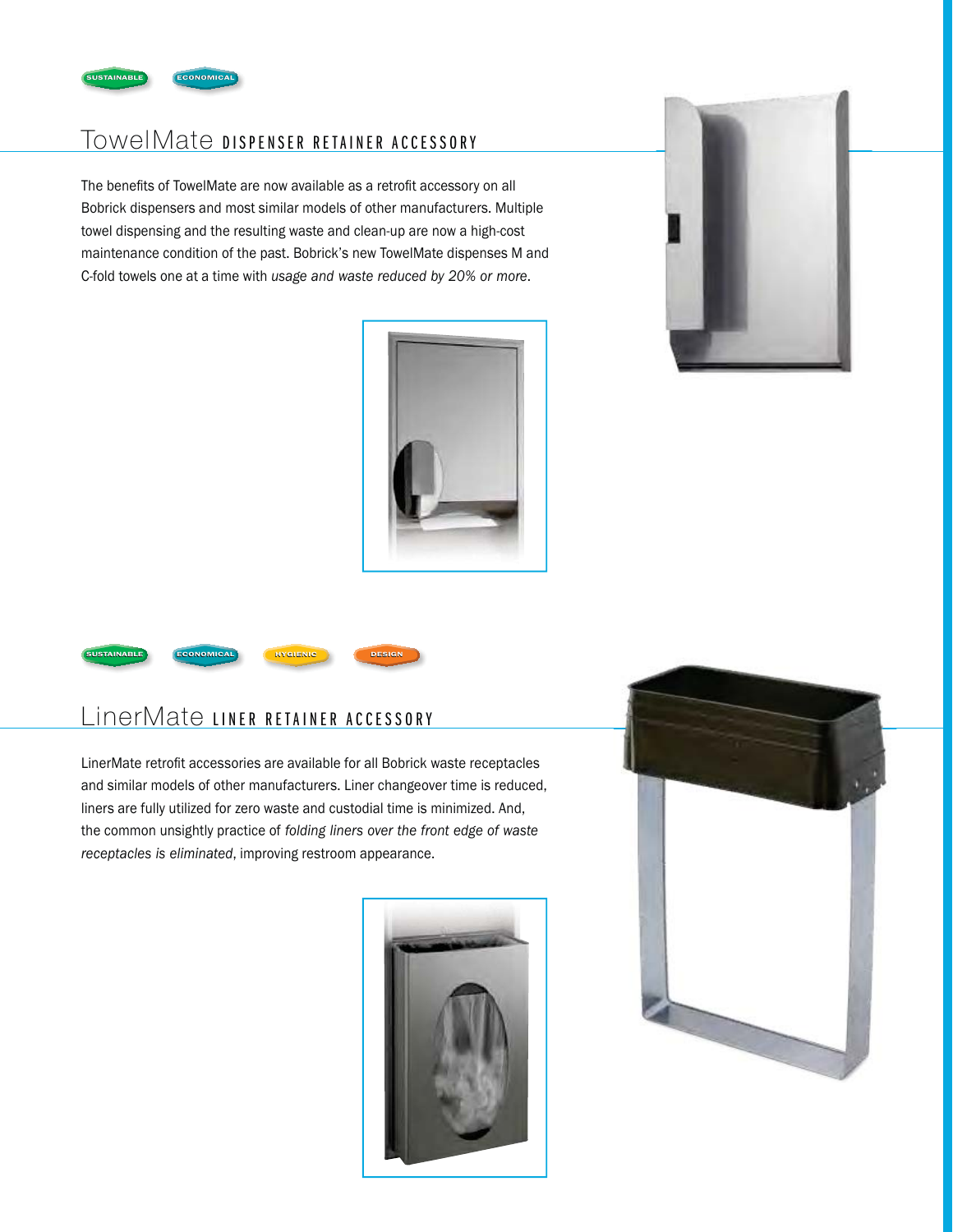

# TrimLineSeries ADA DRYER

**NOMICA** 

The 4" profile of the new surface-mounted dryer complies with the ADA Protruding Objects standard. For design and finish consistency with other accessories, the cover is #4 satin-finish stainless steel, with white epoxy also available. Unique airflow pattern provides a comfortable hand-drying experience, and the moderate (73 decibels) sound will not disturb others.

**HYGIENIC** 







ADA-compliant KB200's flat panel design is available in four colors. Stout multi-point mounting system holds 200 pounds with virtually no deflection. Concealed hardware ensures safety, exclusive Microban inhibits bacteria growth, dual liner dispensers are keyed like all Bobrick products; bag hooks are also provided. All designed to keep the adult and baby in close proximity.



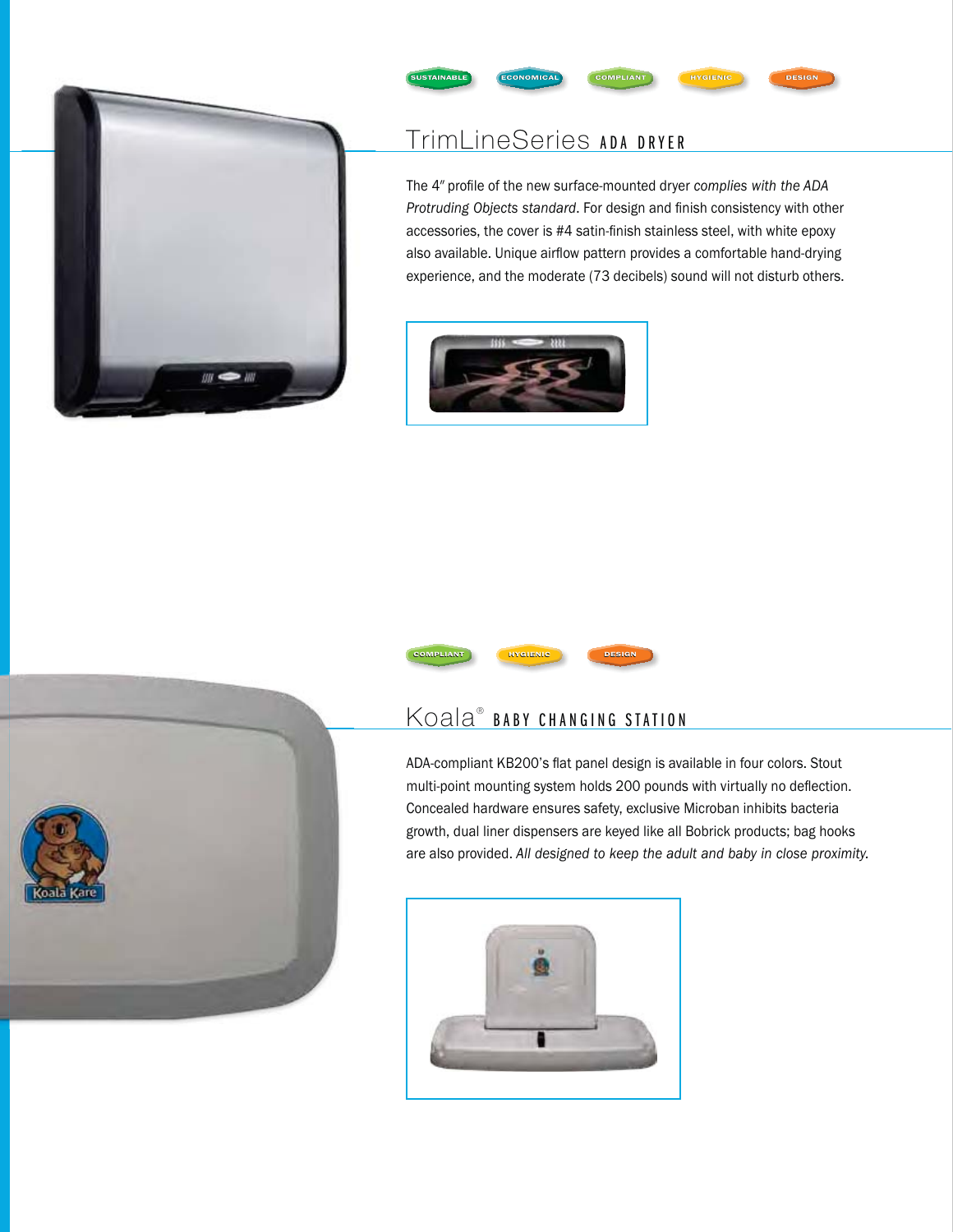

# automatic UNIVERSAL ROLL-TOWEL DISPENSERS

New automatic, universal roll towel dispensers allow building management to purchase open-market towels, saving 30% or more. Until now, higher-priced proprietary towels, with locked-in purchase contracts, were the only option. Plus, #4 satin-finish stainless steel provides design consistency compared to leased, non-matching plastic and brushed stainless steel. Retrofit module converts folded towels to roll towels as desired.



Convertible Module



Semi-Recessed



Surface-Mounted